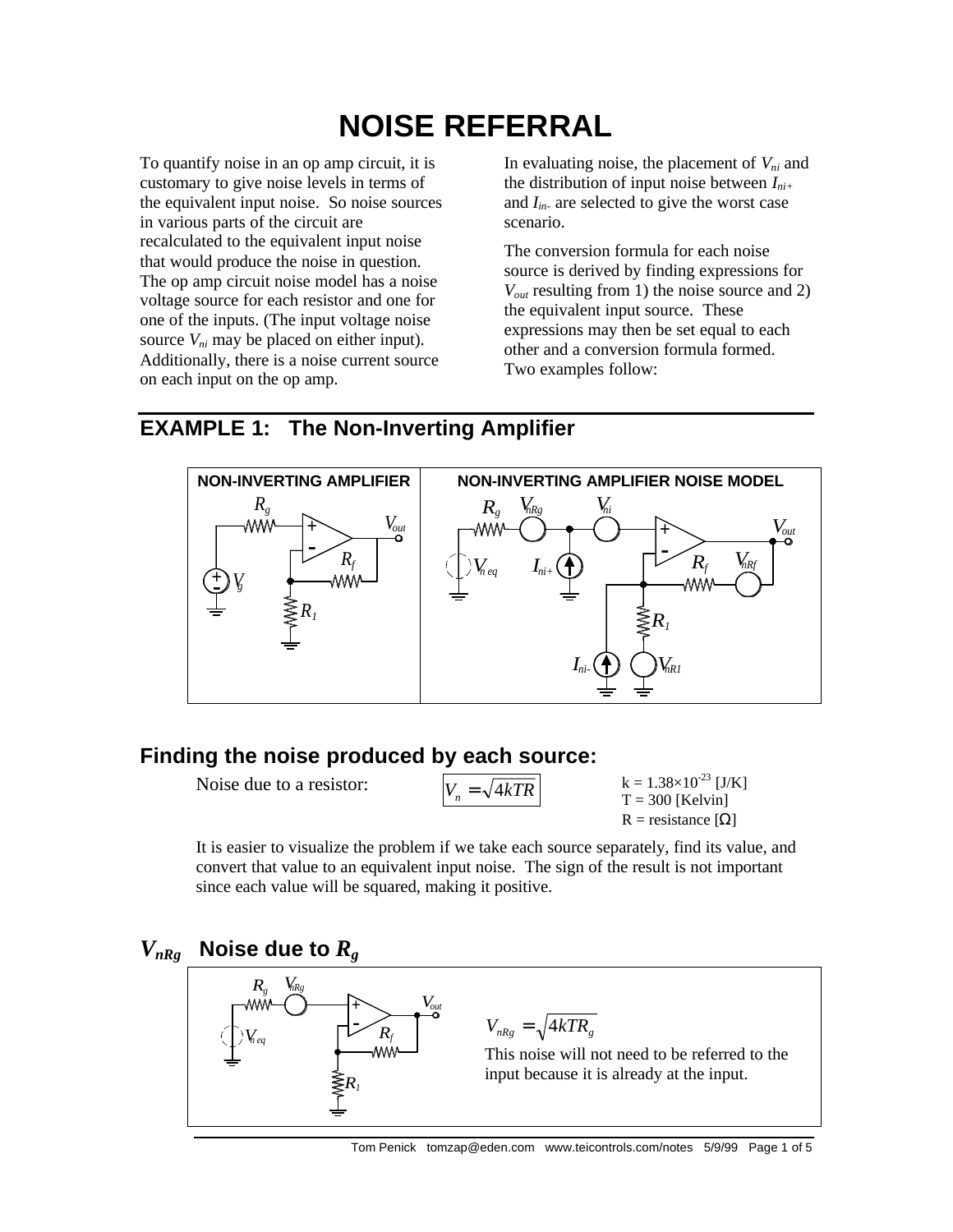### $V_{ni}$  Noise due to  $V_{ni}$



#### $I_{ni+}R_g$  Noise due to  $I_{ni+}$



#### $I_{ni+}R_{g}$

Since all of the current from  $I_{ni+}$  flows through  $R_g$  to ground, the noise due to  $I_{ni+}$  in terms of voltage is  $I_{ni+}$  multiplied by  $R_g$ . This noise will not need to be referred to the input.

# **Noise due to** *Ini-*

The positive input is at ground potential due to the path through *Rg*. Under asymptotic conditions, the negative input of the op amp is also at ground potential and no current flows into it.



So no voltage drop exists across  $R_1$  and there is no current flow through  $R_1$ . Therefore, all of the current from  $I_{ni}$  must flow through  $R_f$  and the voltage at  $V_{out}$  will be  $-I_{ni}R_f$ .

To **refer the noise** to the input:

$$
V_{\text{neq Ini-}} \times \frac{R_1 + R_f}{R_1} = V_{\text{out}} = -I_{\text{ni-}}R_f
$$
  
gain of the  
amplifier  
so that  $V_{\text{neq Ini-}} = -I_{\text{ni-}} \times \frac{R_f R_1}{R_1 + R_f}$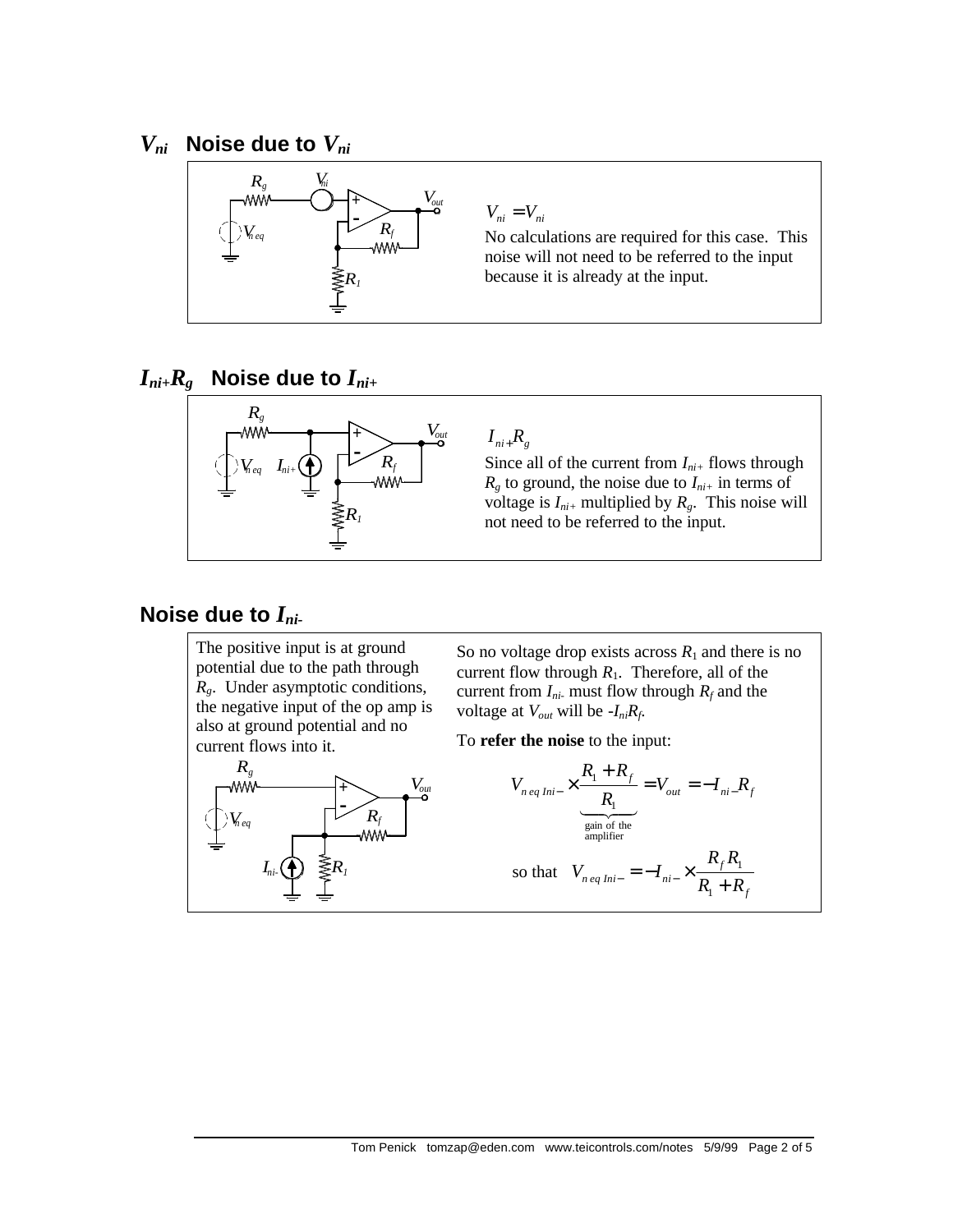#### **Noise due to**  $V_{nR1}$



# Noise due to  $V_{nRf}$



#### **Finding the Total Noise Referred to the Input of the Non-Inverting Amplifier**

The noise sources and their input equivalences are listed at right. To find the total noise  $V_a$  at the input, sum the squares of each noise component (referenced to the input) and take the square root of the sum.

| NOISE<br>SOURCE | NOISE REFERRED<br>TO INPUT                  |
|-----------------|---------------------------------------------|
| $V_{nRg}$       | $4kTR_{\tiny e}$                            |
| $V_{ni}$        | $V_{ni}$                                    |
| $I_{ni+}$       | $I_{ni+}R_{g}$                              |
| $I_{ni-}$       | $-I_{ni-} \times \frac{R_f R_1}{R_1 + R_f}$ |
| $V_{nR1}$       | $\frac{R_f}{R_1 + R_f}$<br>$\sqrt{4kTR_1}$  |
| $V_{nRf}$       | $\frac{R_1}{R_1+R_f}\sqrt{4kTR_f}$          |

$$
V_a = \sqrt{4kTR_s + (V_{ni})^2 + (I_{ni} + R_s)^2 + (I_{ni} - R_f R_i)} + (I_{ni} - R_f R_f)^2 + (R_f - R_f)^2 + (R_i + R_f)^2 + (R_i + R_f)^2}
$$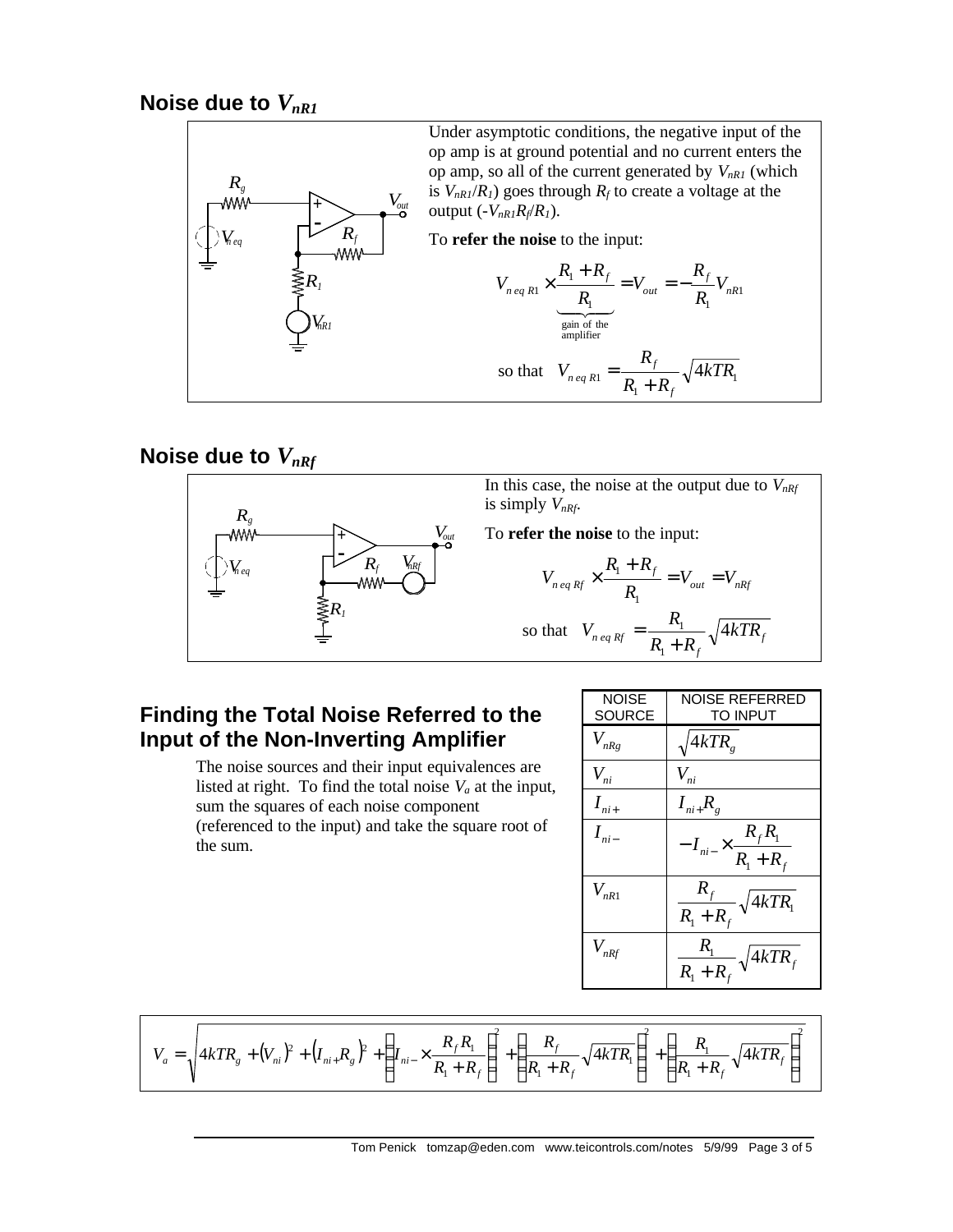# **EXAMPLE 2: The Inverting Amplifier**





```
V_{nR1} Noise due to R_1
```


 $V_{nR1} = \sqrt{4kTR_1}$ 

This noise will not need to be referred to the input because it is already at the input.

**Noise due to** *Vni*